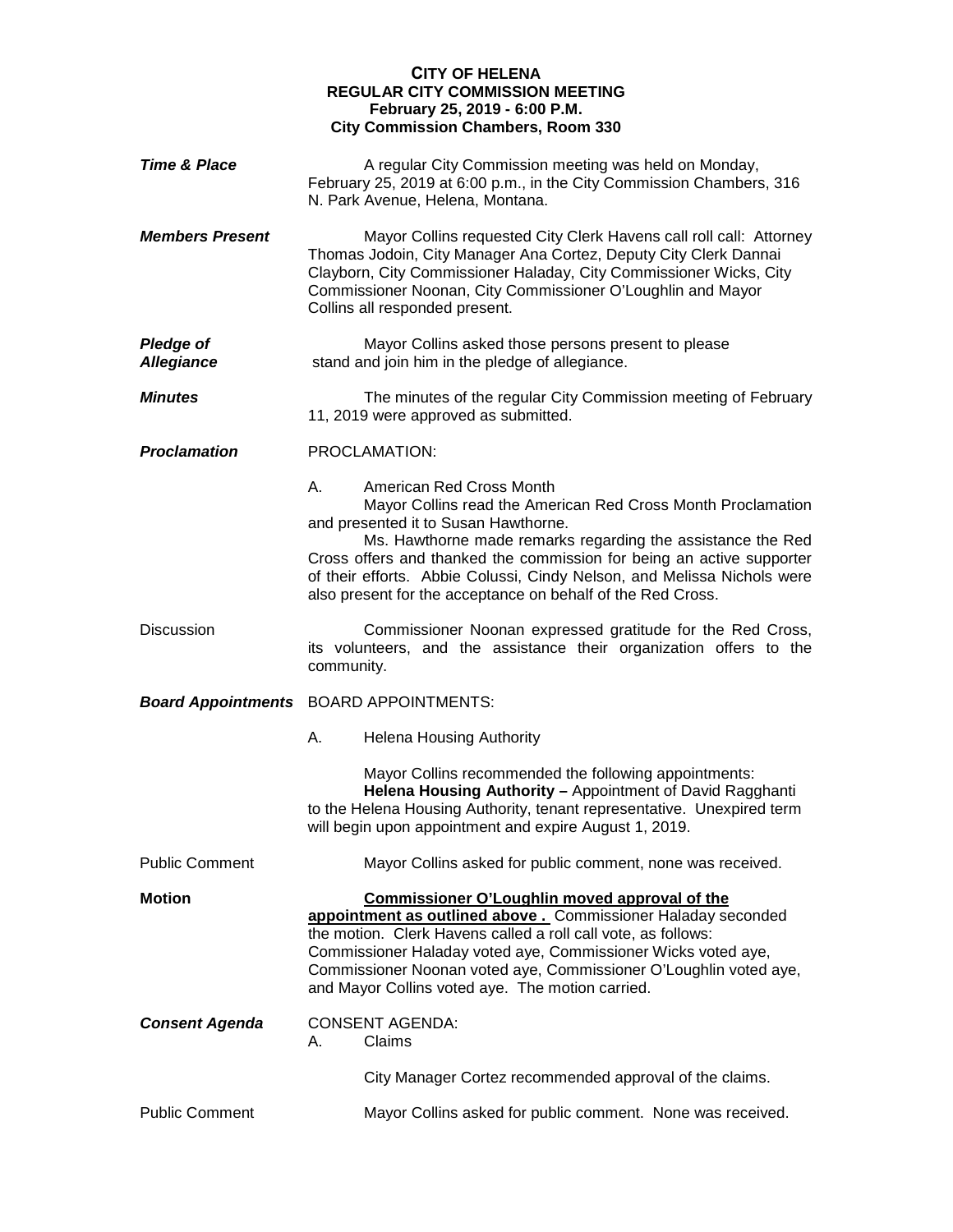| <b>Motion</b>                                           | <b>Commissioner Haladay moved approval of the consent</b><br>agenda, item A. Commissioner Wicks seconded the motion. Clerk<br>Havens called a roll call vote, as follows: Commissioner Haladay voted<br>aye, Commissioner Wicks voted aye, Commissioner Noonan voted aye,<br>Commissioner O'Loughlin voted aye, and Mayor Collins voted aye. The<br>motion carried.                                                                                                                                                                                                                                                                                                                                                                                                                                                                                                                                                       |
|---------------------------------------------------------|---------------------------------------------------------------------------------------------------------------------------------------------------------------------------------------------------------------------------------------------------------------------------------------------------------------------------------------------------------------------------------------------------------------------------------------------------------------------------------------------------------------------------------------------------------------------------------------------------------------------------------------------------------------------------------------------------------------------------------------------------------------------------------------------------------------------------------------------------------------------------------------------------------------------------|
| <b>Communications</b><br><b>From City Commissioners</b> | COMMUNICATIONS/PROPOSALS FROM CITY<br><b>COMMISSIONERS</b>                                                                                                                                                                                                                                                                                                                                                                                                                                                                                                                                                                                                                                                                                                                                                                                                                                                                |
|                                                         | Commissioner Wicks thanked the city staff for the response<br>during the recent snow events, stating she had received multiple<br>comments by residents expressing gratitude. Mayor Collins echoed the<br>Commissioner's sentiments.<br>Commissioner Noonan spoke about the recent transition at<br>Carroll College. He noted how the faculty and administration worked<br>together in order to stave off budgetary issues, as an example of how<br>collaborative efforts and candid discussions are necessary for healthy<br>transitions in any organization.                                                                                                                                                                                                                                                                                                                                                            |
| <b>Report of the City</b><br><b>Attorney</b>            | REPORT OF THE CITY ATTORNEY<br>City Attorney Jodoin stated there was nothing to report.                                                                                                                                                                                                                                                                                                                                                                                                                                                                                                                                                                                                                                                                                                                                                                                                                                   |
| <b>Report of the City</b><br><b>Manager</b>             | <b>REPORT OF THE CITY MANAGER</b><br>City Manager Cortez reported the staff will be implementing a<br>new timeline for the disposal of surplus properties, notifying the<br>commission about such properties early in the process, to give the<br>commission time to develop a plan of action for disposal. Manager<br>Cortez reported the staff received direction from the commission at the<br>strategic planning retreat which will help to prioritize the budget. Input<br>from the HCC will be shared at the March 6 <sup>th</sup> Administrative Meeting, and<br>an update was given of the snow removal process. Finally, the Manager<br>reported the staff has planned two events at the Civic Center in April and<br>an open house in May to educate all relevant parties about the new<br>parking meters. A soft roll-out of the program is planned for June, with a<br>final implementation planned for July. |
| <b>Discussion</b>                                       | Commissioner Haladay thanked Manager Cortez for the retreat,<br>stating it was a valuable exercise.                                                                                                                                                                                                                                                                                                                                                                                                                                                                                                                                                                                                                                                                                                                                                                                                                       |
| <b>Report from the</b><br><b>Helena Citizens</b>        | REPORT FROM THE HELENA CITIZENS COUNCIL<br>No report given.                                                                                                                                                                                                                                                                                                                                                                                                                                                                                                                                                                                                                                                                                                                                                                                                                                                               |
| <b>Regular Items</b>                                    | CONSIDER THE REVOCATION OF THE NOVEMBER 2, 2015,<br>А.<br>EXCLUSIVE RIGHT-OF-WAY USE AGREEMENT FOR THE<br>USE OF THE GRAND STREET RIGHT-OF-WAY USE BY THE<br><b>CLEMOW FAMILY TRUST.</b>                                                                                                                                                                                                                                                                                                                                                                                                                                                                                                                                                                                                                                                                                                                                  |
| <b>Staff Report</b>                                     | City Attorney Thomas Jodoin reported Helena City Commission<br>approved an Exclusive Right-of-Way Use Agreement ("Agreement") on<br>November 2, 2015, that permitted The George and Bobbie Clemow<br>Family Trust ("Trust" or "User") the right to use and occupy the open air<br>patio seating area located on the Grand Street public right-of-way<br>("Property") adjacent to the property with a street address of 101 North<br>Last Chance Gulch. The minutes of that meeting are attached to this<br>memo. Presently, the Trust leases the lower level of 101 North Last                                                                                                                                                                                                                                                                                                                                            |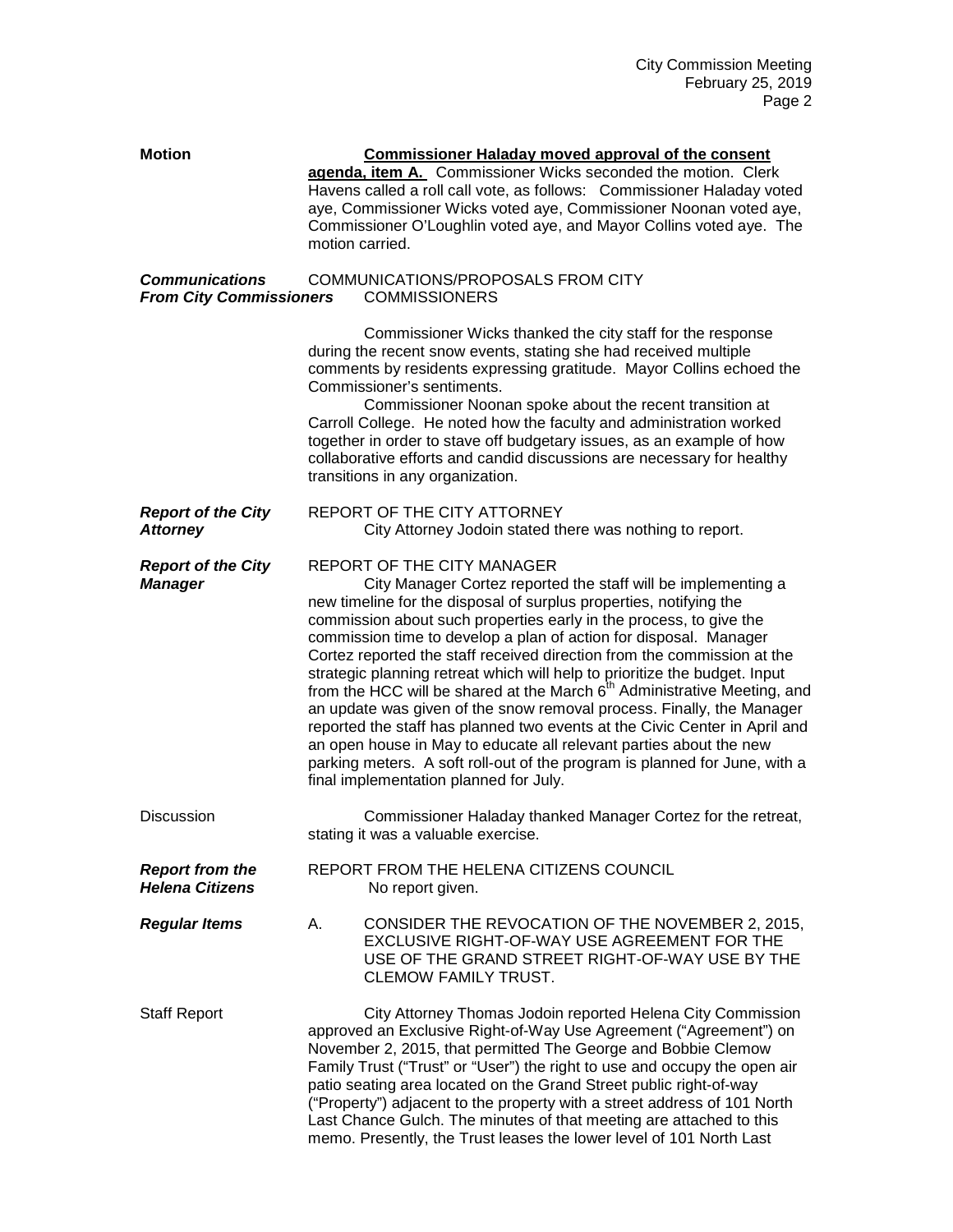Chance Gulch to the Sapphire Lodge. The Sapphire Lodge operates the space as a tavern and is the current user of the open-air patio.

The permission to use Property was subject to several conditions, including the following:

- User agrees to maintain the Property and all User's personal property situated on the Property in a neat and attractive condition at all times. User will not permit debris, junk, or other unsightly matter to accumulate upon the Property.
- User may not use or occupy the Property for any unlawful purpose, and User shall conform to and obey all present and future laws, ordinances, rules, and regulations of all governmental authorities or agencies, respecting the use of and occupation of the Property.
- User must control waste generated by the use of the Property and not allow litter to accumulate.
- Use of the Property may not inhibit or interfere with the peaceable, safe use of, or access to adjacent properties.

The City of Helena has received numerous complaints from area residents regarding the Sapphire Lodge. Beer bottles, cups, cigarettes, and vomit in the public rights-of-way adjacent to the Sapphire Lodge are evident. Patrons of the Sapphire Lodge using the Property routinely engage in loud, disorderly conduct, and smoke to the detriment of adjacent property owners, including, within the last week regarding vomit in the doorway of a local law firm.

The ownership and management of the Sapphire Lodge has been unable to ameliorate these issues despite being informed of the issues by city staff on multiple occasions. City staff has had to undertake additional efforts to remove the litter from the Pedestrian Mall near the Sapphire Lodge and the open air patio area. The conduct of the Sapphire Lodge patrons results in a large volume of calls for law enforcement response.

Section 7-13-5(B)(9) of the Helena City Code allows the City Commission to revoke any exclusive right of way use permit upon sixty (60) days notice to the permit holder of the City Commission's intention to revoke the permit.

Staff sent a letter to the Trust informing them of the City Commission's contemplated action and has provided copies of that letter to the chairman of the Placer Condo Association and the owner of the Sapphire Knights of Pythias Sapphire Lodge No. 1 and his attorney.

The City Commission affirmatively stated its intention to revoke the permit at its December 17, 2018, City Commission meeting. As a result, open containers of alcohol will no longer be permitted in the open air patio area. The area will not be exclusively used by the Trust or their tenants.

City Attorney Jodoin recommended the revocation of the Exclusive Right-of-Way Use Agreement for the use of the Grand Street Right-of-Way Use by the Clemow Family Trust granted by the City Commission on November 2, 2015.

Discussion Commissioner Haladay asked City Attorney Jodoin if the Right of Way is a privilege and is subject to the discretion of the commission. City Attorney Jodoin concurred.

Public Comment Mayor Collins called for public comment.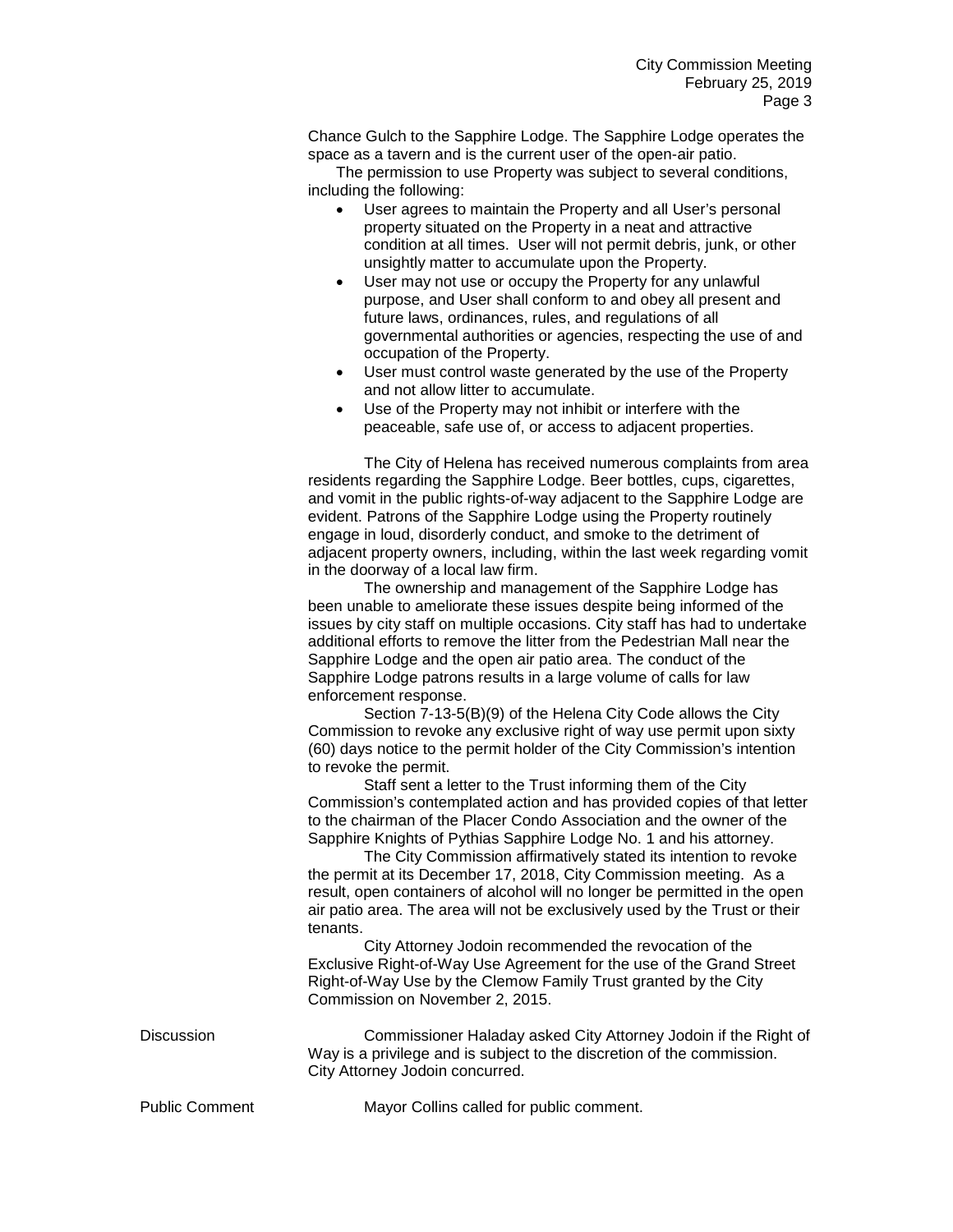Bill Caccia spoke as a former resident of the Placer and President of the "Friends of the Placer". Mr. Caccia stated he no longer lives in the Placer, in part due to the issues at the Sapphire. He spoke in favor of revocation of the Right of Way. Mr. Caccia also stated he believes the issue with loud and unruly patrons would not be solved by simply revoking the Right of Way.

John Leidle General Manager of the Doubletree Hotel, he stated the hotel receives regular complaints and is forced to refund rooms due to the noise and other behavior at the Sapphire. He spoke in favor of the revocation of the Right of Way.

Ruth McArdle asked the commission what the revocation of the Right of Way would mean in practice and how would it be enforced.

City Attorney Jodoin stated the revocation would ultimately mean the Sapphire Bar would no longer be able to use the outdoor space exclusively, and will no longer be able to serve alcohol in the space, as well. City Attorney Jodoin stated regular patrols by city staff of the area would be the only reasonable means to enforce the revocation.

| Motion     | <b>Commissioner Noonan moved to revoke the Exclusive</b><br>Right-of-Way Use Agreement for the use of the Grand Street Right-<br>of-Way Use by the Clemow Family Trust granted by the City<br>Commission on November 2, 2015. Commissioner O'Loughlin<br>seconded.                                                                                                                                                                                                                                                                                                                                                                                                                                                                                                                                                                                                                                                                                                                                                                                                          |
|------------|-----------------------------------------------------------------------------------------------------------------------------------------------------------------------------------------------------------------------------------------------------------------------------------------------------------------------------------------------------------------------------------------------------------------------------------------------------------------------------------------------------------------------------------------------------------------------------------------------------------------------------------------------------------------------------------------------------------------------------------------------------------------------------------------------------------------------------------------------------------------------------------------------------------------------------------------------------------------------------------------------------------------------------------------------------------------------------|
| Discussion | Commissioner O'Loughlin addressed the issues raised by<br>residents and businesses, stating it was clear the revocation would not<br>resolve all areas of concern; and other discussions may need to occur in<br>this matter. Commissioner O'Loughlin stated she supported the<br>revocation.<br>Commissioner Noonan stated he remembered the events<br>recalled by Mr. Caccia and the concerns raised at the time of the<br>expanded gaming license. Commissioner Noonan stated he did not see<br>evidence of mitigating efforts by the Sapphire Bar in response to the<br>complaints received, and he would support the revocation.<br>Commissioner Haladay stated he has received many complaints<br>about the Sapphire Bar, and while the revocation of the Right of Way<br>would not alleviate all of the problems with the Sapphire, it was the<br>appropriate action at this time. Commissioner Haladay further stated this<br>use was a privilege, and had not been appropriately treated as such by<br>the Sapphire; accordingly, he would support the revocation. |
| Vote       | Clerk Havens called a roll call vote, as follows:<br>Commissioner Haladay voted aye, Commissioner Wicks voted aye,<br>Commissioner Noonan voted aye, Commissioner O'Loughlin voted<br>aye, and Mayor Collins voted aye. The motion carried.                                                                                                                                                                                                                                                                                                                                                                                                                                                                                                                                                                                                                                                                                                                                                                                                                                 |
|            | CONSIDER A RESOLUTION FOR THE REPEAL OF<br><b>B.</b><br>RESOLUTION 11577 APPOINTING THE DOWNTOWN<br>BUSINESS IMPROVEMENT DISTRICT BOARD OF TRUSTEES<br>AS THE HELENA PARKING COMMISSION AND AMENDING<br>RESOLUTION NO. 10295 TO REQUIRE THAT ONE MEMBER<br>OF THE HELENA PARKING COMMISSION ALSO SERVE ON                                                                                                                                                                                                                                                                                                                                                                                                                                                                                                                                                                                                                                                                                                                                                                   |

Staff Report City Attorney Thomas Jodoin reported on July 15, 1991, the Helena City Commission passed Resolution No. 10295 establishing a

BOARD OF TRUSTEES.

THE DOWNTOWN BUSINESS IMPROVEMENT DISTRICT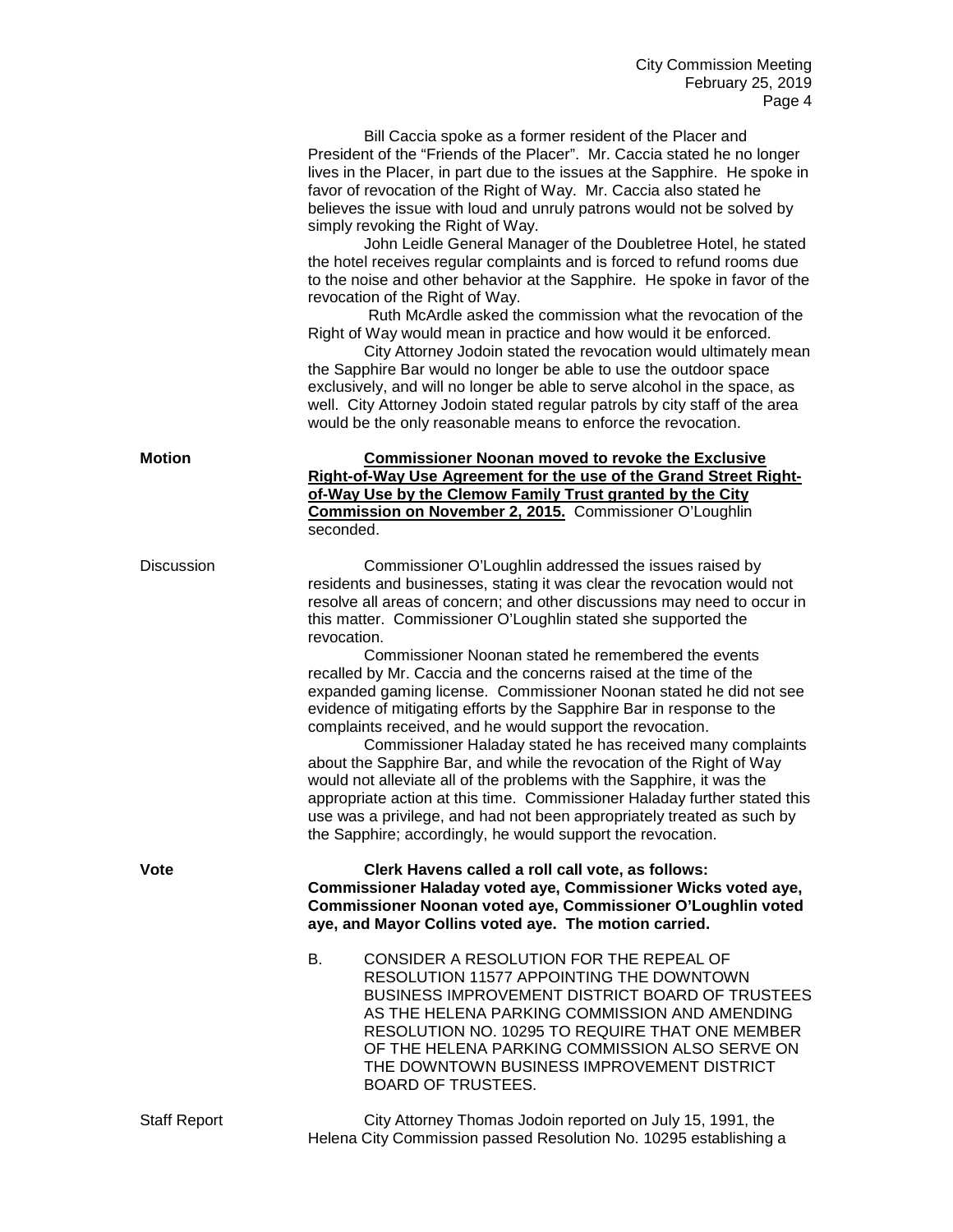separate Helena Parking Commission ("HPC") pursuant to the provision of § 7-14-4603, MCA. On July 24, 2000, the Helena City Commission passed Resolution No. 11516 creating the Downtown Business Improvement District ("BID") for a ten-year term. Subsequently, on October 16, 2000, the City Commission passed Resolution No. 11577 appointing the BID Board of Trustees as the HPC. This action is permitted by the provisions of § 7-14-4609(3), MCA, which allows the legislative body of a city to designate the board of trustees of a BID as the parking commission if the area of the BID is generally coterminous with the area designated in the resolution creating the parking commission. The City Commission passed Resolution No. 19766 on August 9, 2010, renewing the BID for another ten (10) year term.

The two entities operate very differently from each other. The HPC, although technically a separate legal entity under the law, operates more like a city department. All employees of the HPC are employees of the City, the City departments provide support services, such as legal advice and financial services, to the HPC, and the City is ultimately responsible for any debt obligations incurred by the HPC. The City Commission also has final approval of most HPC decisions especially as they relate to expenditure of funds. With respect to board membership, § 7-14-4609(1), MCA, states that the HPC must consist of not fewer than five (5) but no more than seven (7) electors of the city. Following initial appointment, commissioners are appointed for four (4) year terms. State law does not specify any requirement for board membership, however, Section 2-6-1 of the Helena City Code requires that, unless specified otherwise, board members must be adult citizens of the city and serve at the pleasure of the City Commission. Resolution 10295 that created the HPC states that the commission is to consist of seven (7) members.

The BID, however, is an entirely independent and separate legal entity from the City and has its own staff and budget. City staff does not provide support for BID's operations and the BID operates independently of the City Commission's approval. The only exception being, if the City Commission decides to allocate funds to the BID to support some aspect of the BID's operation. With respect to board membership, § 7-12- 1121(1), MCA, states the BID board of trustees must consist of not fewer than five (5) but no more than seven (7) owners of property within the district or their assignees. Board members serve four (4) year terms.

The City Commission now wishes to repeal Resolution No. 11577 so that two separate boards govern the BID and the HPC. Following this action, the authorizing resolution for the HPC will be amended to require that one member on the board must also serve on the BID's Board of Trustees, to assure that each entity has a say in the affairs of the other and the lines of communication remain open.

Staff recommends that the present board members be permitted to select on which board they wish to serve out their terms with the City Commission appointing new members to any vacancies created as a result of this split.

City staff met with the HPC and the BID Board of Trustees and neither entity opposes this proposal.

Two separate boards will reduce the instances of potential conflict when the priorities of the BID do not fully align with the priorities of the HPC. However, the views of each body will still be represented on both boards as one member from each board will be appointed to the other. The City Commission will need to appoint more members to the two boards.

City Attorney Jodoin recommended approval of a resolution for the repeal of Resolution No. 11577 appointing the Downtown Business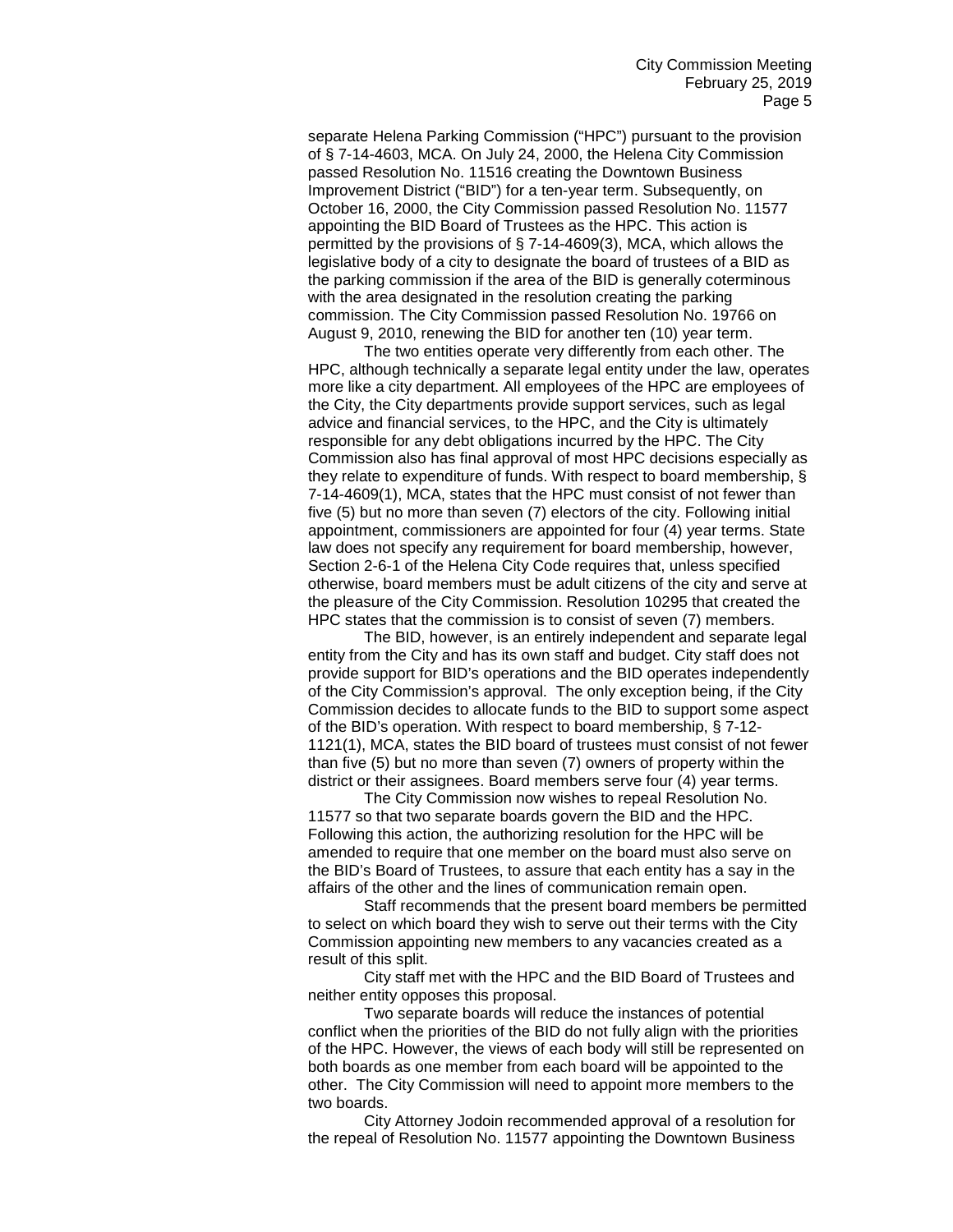Improvement District Board of Trustees as the Helena Parking Commission and to Amend Resolution No. 10295 to require that one member of the Helena Parking Commission also serve on the Downtown Business Improvement District Board of Trustees.

Discussion Commissioner O'Loughlin asked if the Commission would still be responsible for appointing the Business Improvement District Board with the repeal of this resolution; and how it would impact the structure of the two boards going forward.

> Deputy City Attorney Iryna O'Connor stated after repealing the resolution affecting the BID the overlap of the resolution would resolve the conflict and the amendment of resolution affecting the Helena Parking Commission would create the shared member between the two entities.

Commissioner O'Loughlin inquired about the timing of the appointments and how many positions would need to be filled. City Attorney Jodoin stated the resolutions would be effective immediately, if passed, meaning appointments are needed as soon as possible of at least 5, no more than 7 appointments for the BID, and the HPC. Commissioner Noonan confirmed no changes were needed at this time to the BID, but 6 new members would be needed to fill the HPC with one HPC member, chosen to serve as a representative on the BID. City Attorney Jodoin stated the current members would be allowed to choose which body they would prefer to serve on, and the commission would appoint members to the remaining open positions on each board. Commissioner Noonan asked if the current language would preclude more than one member to serve on both boards. City Attorney Jodoin stated no.

Commissioner Haladay asked if the current members of the board could be compelled to continue serving on the board, until such time, the necessary appointments could be made. City Attorney Jodoin concurred. Commissioner O'Loughlin expressed concern of leaving the parking commission without a full voting body. City Attorney Jodoin stated a further discussion should occur between staff and the commission, regarding the governing authority of the parking commission. Commissioner Noonan proposed the current board continue to serve while the new parking kiosks and meters are being introduced.

City Attorney Jodoin asked if the commission would like to pass the resolution as stated or change the language. Manager Cortez proposed passing the resolution, adding language making it effective on July 1, 2019, with the understanding action would be necessary on several items before the stated deadline.

Commissioner O'Loughlin stated she wanted to again revisit at a later date the issue of jurisdiction of the parking commission.

Commissioner Haladay asked if an implementation date was added to the language, would it impact the effectiveness of the boards. No issues were noted by either Manager Cortez or City Attorney Jodoin.

Public Comment Mayor Collins asked for public comment. None was received.

**Motion Commissioner Haladay moved to repeal Resolution No. 11577 appointing the Dowtown Business Improvement District Board of Trustees as the Helena Parking Commission and to Amend Resolution No. 10295 to require that one member of the Helena Parking Commission also serve on the Downtown Business Improvement District Barod of Trustees, and set an effective date of**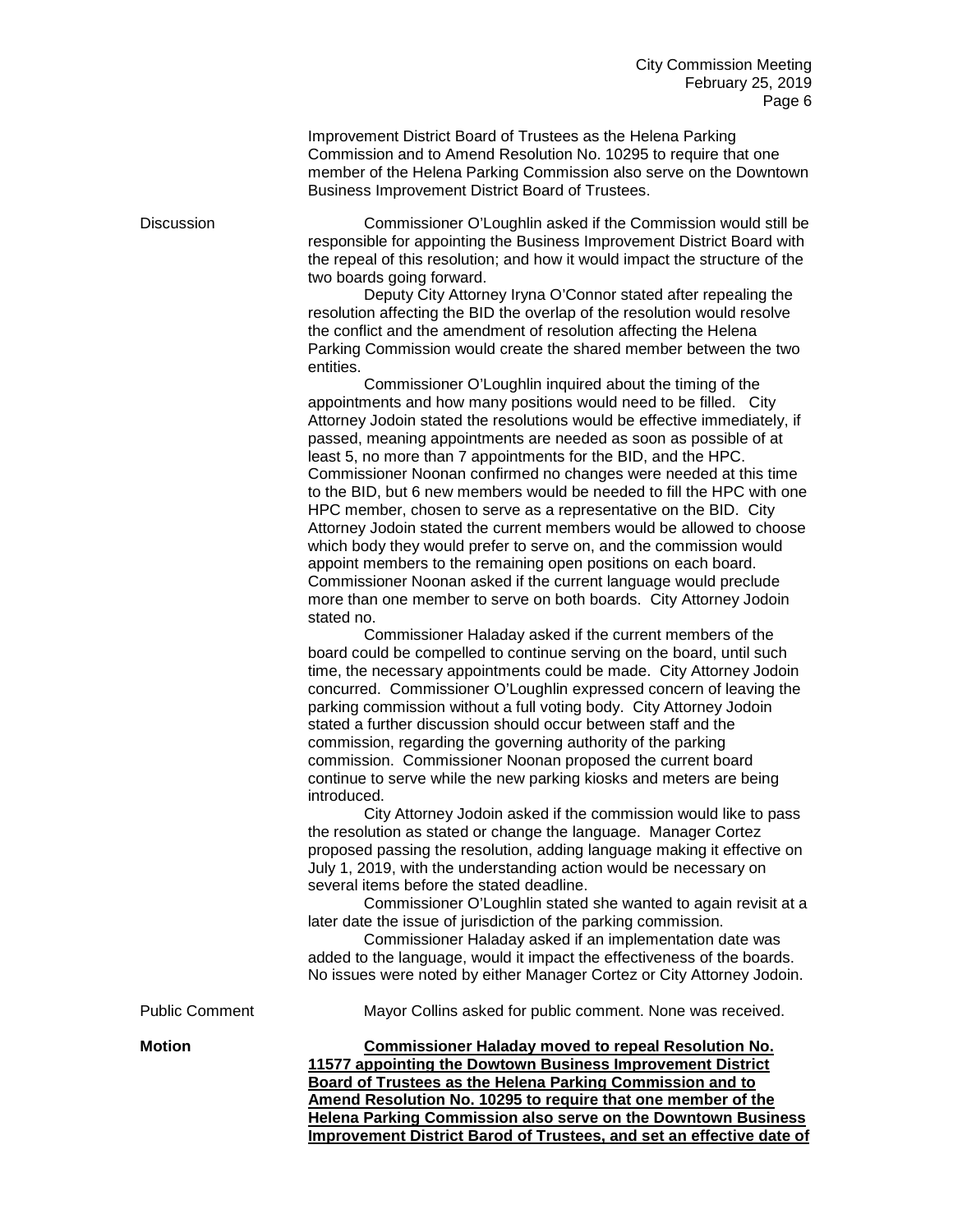City Commission Meeting February 25, 2019 Page 7

**7/1/2019.** Commissioner Wicks seconded. Clerk Havens called a roll call vote, as follows: Commissioner Haladay voted aye, Commissioner Wicks voted aye, Commissioner Noonan voted aye, Commissioner O'Loughlin voted aye, and Mayor Collins voted aye. The motion carried. **Resolution 20510**

## *Public Hearings* PUBLIC HEARINGS: A. CONSIDER ACCEPTANCE OF THE CAPITAL TRANSIT COORDINATION PLAN FOR FISCAL YEAR 2020.

Staff Report Public Works Director Randall Camp reported a yearly updated Transportation Coordination Plan is a required segment of our 5311 Operating Funds Grant Request. The plan is prepared and approved by the Transportation Advisory Committee (TAC). The TAC includes representatives of public, private, and non-profit transportation and human-services providers, and other programs sponsored by federal, state, and local agencies.

> The Transportation Coordination Plan helps indicate how transportation coordination is progressing in our community. Coordination plans are used by the State in their scoring metrics when considering all Capital requests submitted by each service area. The Coordination Plan maximizes the programs' collective coverage by minimizing duplication of services. The Transportation Coordination plan seeks to provide greater access to transportation services for people with disabilities, older adults, and individuals with lower incomes. The Coordination Plan will assist our community with its short and long term transit goals.

Director Camp recommended to accept the Capital Transit FY 2020 Coordination Plan and allow staff to include the document in its grant application package.

B. CONSIDER SUBMISSION OF CAPITAL TRANSIT FISCAL YEAR 2020 REQUEST FOR MONTANA DEPARTMENT OF TRANSPORTATION (MDT) 5311 TRANSADE FUNDING.

Staff Report Public Works Director Randall Camp reported each year communities and organizations request Transit Assistance for the Disabled and Elderly (TransADE) funds from the Montana Department of Transportation to provide transportation for seniors, elderly and disabled individuals. Helena's TransADE allocation is \$86,651.

Authorize Capital Transit proposes to submit the request to the Montana Department of Transportation for TransADE funds in the amount of \$86,651.

The request will aid in funding transportation for seniors, elderly and individuals with disabilities through Capital Transit's ADA Para Transit service is the primary transportation for many in our community. Without this funding many individuals would be left relying on friends, neighbors or relatives for transportation.

Director Camp recommended to accept, modify or deny staff's recommendation to submit the \$86,651 TransADE allocation as part of Capital Transit's preliminary 5311 Operating Grant Request.

C. CONSIDER SUBMISSION OF THE CAPITAL TRANSIT SERVICE FISCAL YEAR 2020 MONTANA DEPARTMENT OF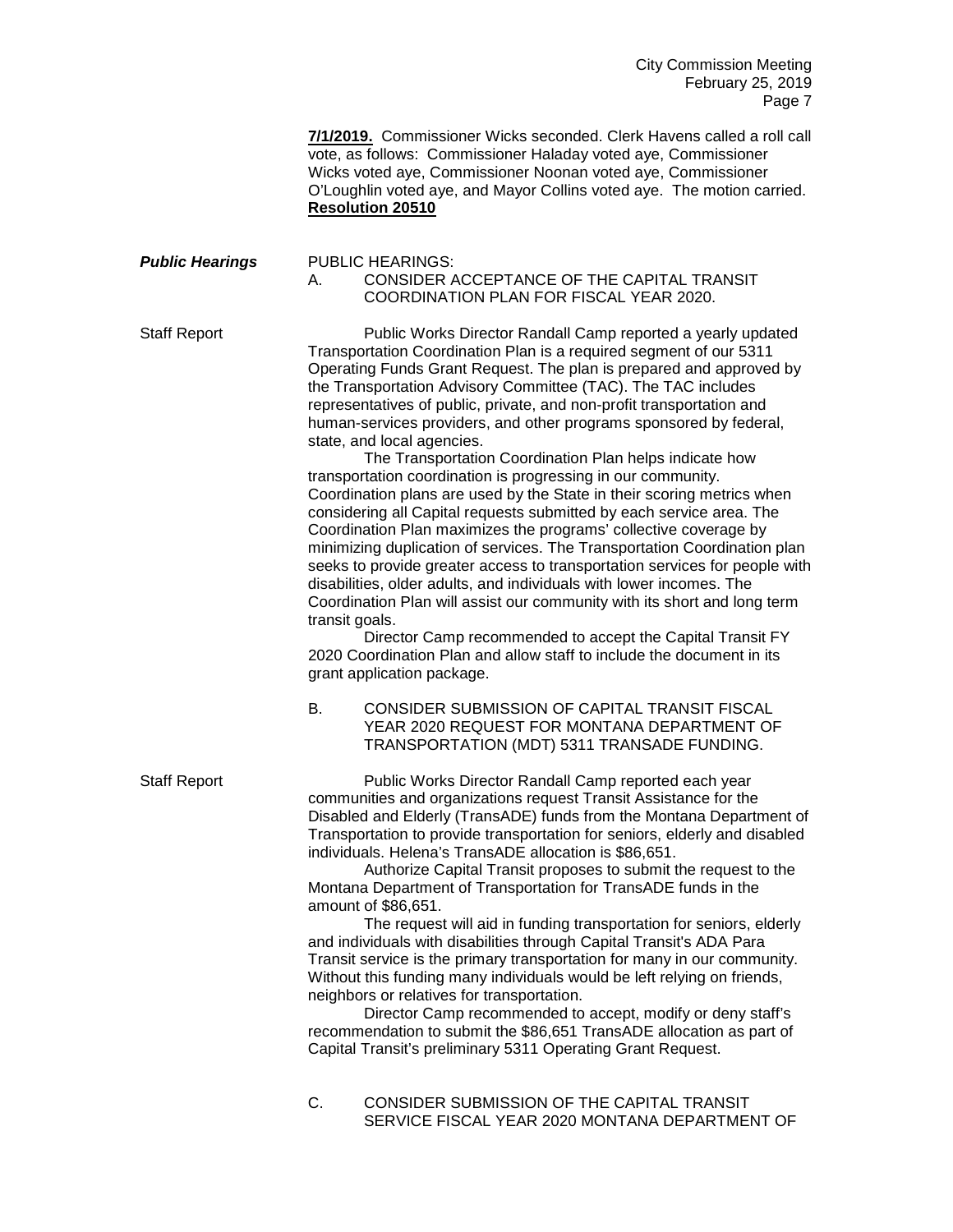## TRANSPORTATION 5311 OPERATING GRANT REQUEST PACKAGE.

Staff Report Each year Capital Transit submits a financial request on behalf of the City of Helena to the Montana Department of Transportation to support our public transit operations. Federal 5311 funds are available for FY2020 in the amount of \$868,810 with a 20% required non-federal match of \$173,762. The proposal to MDT is due March 1, 2019.

> Submit our operating funds grant application to the Montana Department of Transportation for \$868,810 in 5311 operating funds plus the required match. Funds will be used to pay operational expenses for fixed route and para-transit services and administrative expenses within the Helena City limits and for the approved East Valley operations. Continued state assistance is critical to our transit operation's ability to provide citizens, seniors, the elderly, and individuals with disabilities access to necessary services. Public transportation helps improve our citizens' health as well as the environment by reducing traffic congestion, fuel consumption, and exhaust emissions.

> Director Camp recommended to submit the preliminary FY 2020 5311 Operating Grant Request.

> D. CONSIDER SUBMISSION OF THE CAPITAL TRANSIT FISCAL YEAR 2020 MONTANA DEPARTMENT OF TRANSPORTATION (MDT) 5311 GRANT REQUEST FOR CAPITAL EQUIPMENT.

Staff Report Public Works Director Randall Camp reported The Transportation Advisory Committee (TAC) receives requests from the community for capital equipment and ranks the requests. Capital Transit is requesting two 6-14 passenger vehicles that have room for 1-4 wheel chair passengers. The cost is \$70,000 per vehicle plus match of \$14,000 per vehicle. Rocky Mountain Development Council has requested a 12 passenger vehicle at a cost of \$70,000 and WestMont has requested a non-ADA 6-replacement minivan at a cost of \$60,000. Capital Transit would also like to insulate and heat the cold storage building in order to protect our backup buses from significant damage and repair costs. The estimated cost for the heat and insulation project is \$40,000 plus match of \$8,000.

> Director Camp asks the commission to provide Staff direction regarding submitting for Capital Equipment in its 5311 Operating Grant Request.

> Director Camp stated the funds allow Capital Transit to continue to update and protect its bus fleet. Fleet replacement is vital to maintaining an effective operation, and new buses are more energy efficient and have up-to-date electronics and emission systems as required by the federal government.

Director Camp recommended to accept, modify or deny staff's recommendation to submit the Capital Transit 5311 Capital Equipment Request as part of Capital Transit preliminary 5311Operating Grant Request.

E. CONSIDER SUBMISSION OF THE CAPITAL TRANSIT FISCAL YEAR 2020 MONTANA DEPARTMENT OF TRANSPORTATION (MDT) 5311 GRANT REQUEST PACKAGE.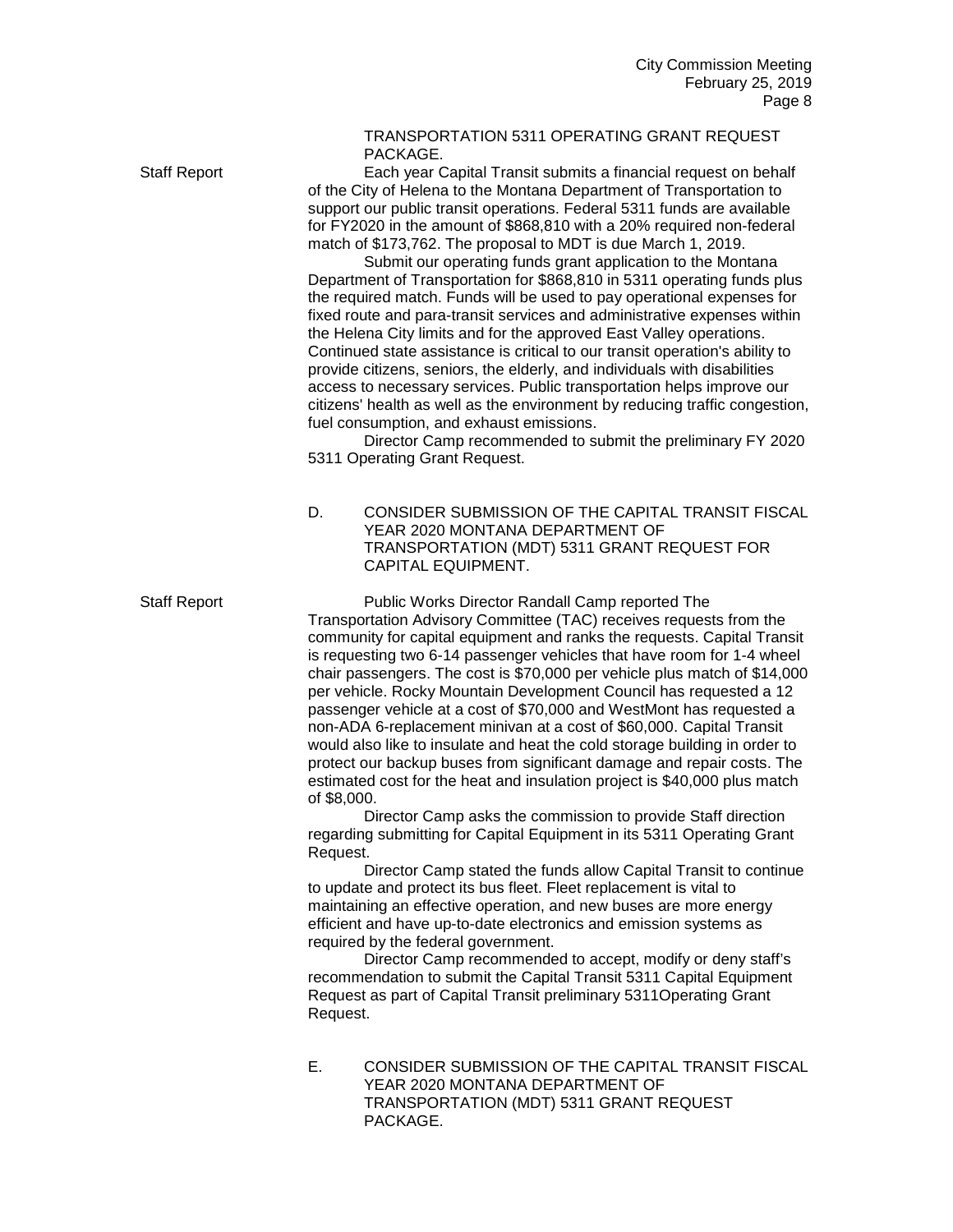| <b>Staff Report</b>     | Public Works Director Randall Camp reported each year the lead<br>agency must submit the grant funding request to the Montana<br>Department of Transportation to assist in funding our public<br>transportation program. The grant request includes the 5311 operating<br>budget, capital equipment request, TransADE funding request, and the<br>updated Coordination Plan.<br>Director Camp requested the commission authorize the City<br>Manager to sign the 5311 grant request which includes the 5311<br>operating budget, capital equipment request, TransADE funding request,<br>and the updated Coordination Plan for the City of Helena and to allow<br>the City to submit the FY 2020 5311 Grant Request.<br>The 5311 Operating Grant, TransADE funds and Capital<br>Equipment funding provided by the State of Montana Department of<br>Transportation (MDOT) allows the City of Helena to continue to provide<br>vital public transportation. Without the federal funding the city would<br>need to totally fund the public transit operation. In addition, the use of<br>public transportation can help reduce air pollution in our community, as<br>well as to provide alternative transportation to the private vehicle. Using<br>public transportation can help reduce air pollution in our community, as<br>well as to provide alternative transportation to the private vehicle.<br>Without the federal funding the city would need to totally fund the public<br>transit operation.<br>Director Camp recommended to allow the City Manager to sign<br>the 5311 Operating package request and to allow the City to submit the<br>request electronically. |
|-------------------------|-----------------------------------------------------------------------------------------------------------------------------------------------------------------------------------------------------------------------------------------------------------------------------------------------------------------------------------------------------------------------------------------------------------------------------------------------------------------------------------------------------------------------------------------------------------------------------------------------------------------------------------------------------------------------------------------------------------------------------------------------------------------------------------------------------------------------------------------------------------------------------------------------------------------------------------------------------------------------------------------------------------------------------------------------------------------------------------------------------------------------------------------------------------------------------------------------------------------------------------------------------------------------------------------------------------------------------------------------------------------------------------------------------------------------------------------------------------------------------------------------------------------------------------------------------------------------------------------------------------------------------------------------------------------------------|
| Discussion              | Commissioner O'Loughlin asked Director Camp to review the<br>budget numbers provided within the Capital Transit packet.<br>Commissioner Haladay asked Director Camp to summarize the<br>future plans for the Capital Transit Coordination Plan. Capital Transit<br>Supervisor Elroy Goleman stated future funds could be pursued after the<br>adoption of this Annual Coordination Plan grant package. The<br>Commission could direct Capital Transit to request additional grant funds<br>from the State of Montana should the need arise, at a 80/20 ratio of grant<br>money, meaning the City would be responsible for a 20% financial<br>commitment to any grant money provided by the state.                                                                                                                                                                                                                                                                                                                                                                                                                                                                                                                                                                                                                                                                                                                                                                                                                                                                                                                                                                           |
| <b>Public Testimony</b> | Mayor Collins declared the public portion of the hearings open<br>and called for any public testimony on Items A-E. None was received.                                                                                                                                                                                                                                                                                                                                                                                                                                                                                                                                                                                                                                                                                                                                                                                                                                                                                                                                                                                                                                                                                                                                                                                                                                                                                                                                                                                                                                                                                                                                      |
| <b>Motion</b>           | <b>Commissioner Haladay moved to accept the Capital Transit</b><br>FY 2020 Coordination Plan and allow staff to include the document<br>in its grant application package. Commissioner Noonan seconded the<br>motion.                                                                                                                                                                                                                                                                                                                                                                                                                                                                                                                                                                                                                                                                                                                                                                                                                                                                                                                                                                                                                                                                                                                                                                                                                                                                                                                                                                                                                                                       |
| <b>Discussion</b>       | Commissioner Haladay stated further discussion should occur at<br>a later date regarding pursuit of further funding from the state for the<br>expansion of the public transit system.<br>Commissioner Noonan thanked the Transportation Advisory<br>Council for their efforts on expanding the public transportation services in<br>the city.                                                                                                                                                                                                                                                                                                                                                                                                                                                                                                                                                                                                                                                                                                                                                                                                                                                                                                                                                                                                                                                                                                                                                                                                                                                                                                                               |
| Vote                    | Clerk Havens called a roll call vote, as follows:<br>Commissioner Haladay voted aye, Commissioner Wicks voted aye,<br>Commissioner Noonan voted aye, Commissioner O'Loughlin voted<br>aye, and Mayor Collins voted aye. The motion carried.                                                                                                                                                                                                                                                                                                                                                                                                                                                                                                                                                                                                                                                                                                                                                                                                                                                                                                                                                                                                                                                                                                                                                                                                                                                                                                                                                                                                                                 |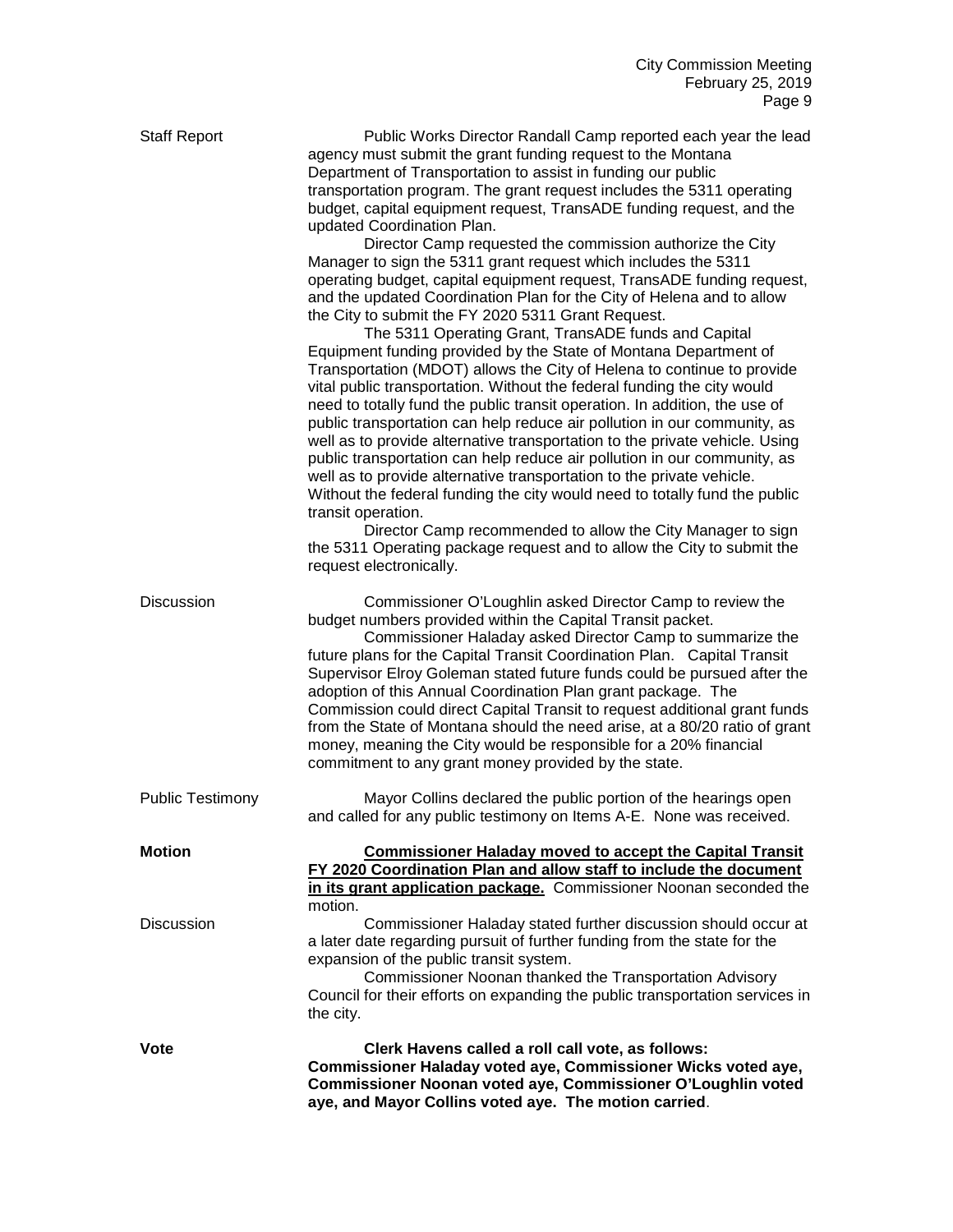| <b>Motion</b>       | <b>Commissioner Noonan moved accept the recommendation</b><br>to submit the \$86,651 TransADE allocation as part of Capital<br><b>Transit's preliminary 5311 Operating Grant Request.</b> Commissioner<br>Haladay seconded the motion. Clerk Havens called a roll call vote, as<br>follows: Commissioner Haladay voted aye, Commissioner Wicks voted<br>aye, Commissioner Noonan voted aye, Commissioner O'Loughlin voted<br>aye, and Mayor Collins voted aye. The motion carried.                                                                                                                                                                                                                                                                                                                                                 |
|---------------------|------------------------------------------------------------------------------------------------------------------------------------------------------------------------------------------------------------------------------------------------------------------------------------------------------------------------------------------------------------------------------------------------------------------------------------------------------------------------------------------------------------------------------------------------------------------------------------------------------------------------------------------------------------------------------------------------------------------------------------------------------------------------------------------------------------------------------------|
| <b>Motion</b>       | <b>Commissioner Haladay moved accept the recommendation</b><br>to submit the preliminary FY 2020 5311 Operating Grant Request.<br>Commissioner Noonan seconded the motion. Clerk Havens called a roll<br>call vote, as follows: Commissioner Haladay voted aye, Commissioner<br>Wicks voted aye, Commissioner Noonan voted aye, Commissioner<br>O'Loughlin voted aye, and Mayor Collins voted aye. The motion carried.                                                                                                                                                                                                                                                                                                                                                                                                             |
| <b>Motion</b>       | <b>Commissioner O'Loughlin moved to accept the</b><br>recommendation to allow the City Manager to sign the 5311<br>Operating grant package request and to allow the City to submit the<br>request electronically. Commissioner Noonan seconded the motion.<br>Clerk Havens called a roll call vote, as follows: Commissioner Haladay<br>voted aye, Commissioner Wicks voted aye, Commissioner Noonan voted<br>aye, Commissioner O'Loughlin voted aye, and Mayor Collins voted aye.<br>The motion carried.                                                                                                                                                                                                                                                                                                                          |
| <b>Motion</b>       | <b>Commissioner O'Loughlin moved accept the</b><br>recommendation to submit the Capital Transit 5311 Capital<br><b>Equipment Request as part of Capital Transit preliminary 5311</b><br><b>Operating Grant Request.</b> Commissioner Wicks seconded the motion.<br>Clerk Havens called a roll call vote, as follows: Commissioner Haladay<br>voted aye, Commissioner Wicks voted aye, Commissioner Noonan voted<br>aye, Commissioner O'Loughlin voted aye, and Mayor Collins voted aye.<br>The motion carried.                                                                                                                                                                                                                                                                                                                     |
| <b>Discussion</b>   | City Manager Cortez confirmed for the record the motion acted<br>upon was to Consider Submission of the Capital Transit Fiscal year 2020<br>Montana Department of Transportation (MDT) 5311 Grant Request for<br>Capital Equipment. Clerk Havens confirmed.                                                                                                                                                                                                                                                                                                                                                                                                                                                                                                                                                                        |
|                     | F.<br>CONSIDER THE FINAL PASSAGE OF ORDINANCE 3249<br>AMENDING CHAPTER 11 OF TITLE 8 OF THE HELENA CITY<br>CODE TO REPEAL SECTION 8-11-11: PARKING<br>PROHIBITION, EMERGENCY SNOW ROUTES;<br>TERMINATION; PRECEDENCE.                                                                                                                                                                                                                                                                                                                                                                                                                                                                                                                                                                                                              |
| <b>Staff Report</b> | City Attorney Thomas Jodoin reported on October 29, 2018, the<br>City Commission passed Ordinance 3243 amending Title 7, Chapter 8 of<br>the Helena City Code. That ordinance outlined new parking regulations<br>which are in conflict with provisions of 8-11-11. In discussion with staff it<br>has also been determined that provisions of section 8-11-11 are not<br>being utilized. The City Commission approved first passage on January<br>28, 2019, and set the public hearing for February 25, 2019. Repeal<br>section 8-11-11 of the Helena City Code. The repeal of section 8-11-11<br>will eliminate inconsistency in the City Code with respect to parking<br>regulations.<br>City Attorney Jodoin recommended approval of final passage of<br>Ordinance 3249 amending Chapter 11 of Title 8 of the Helena City Code |